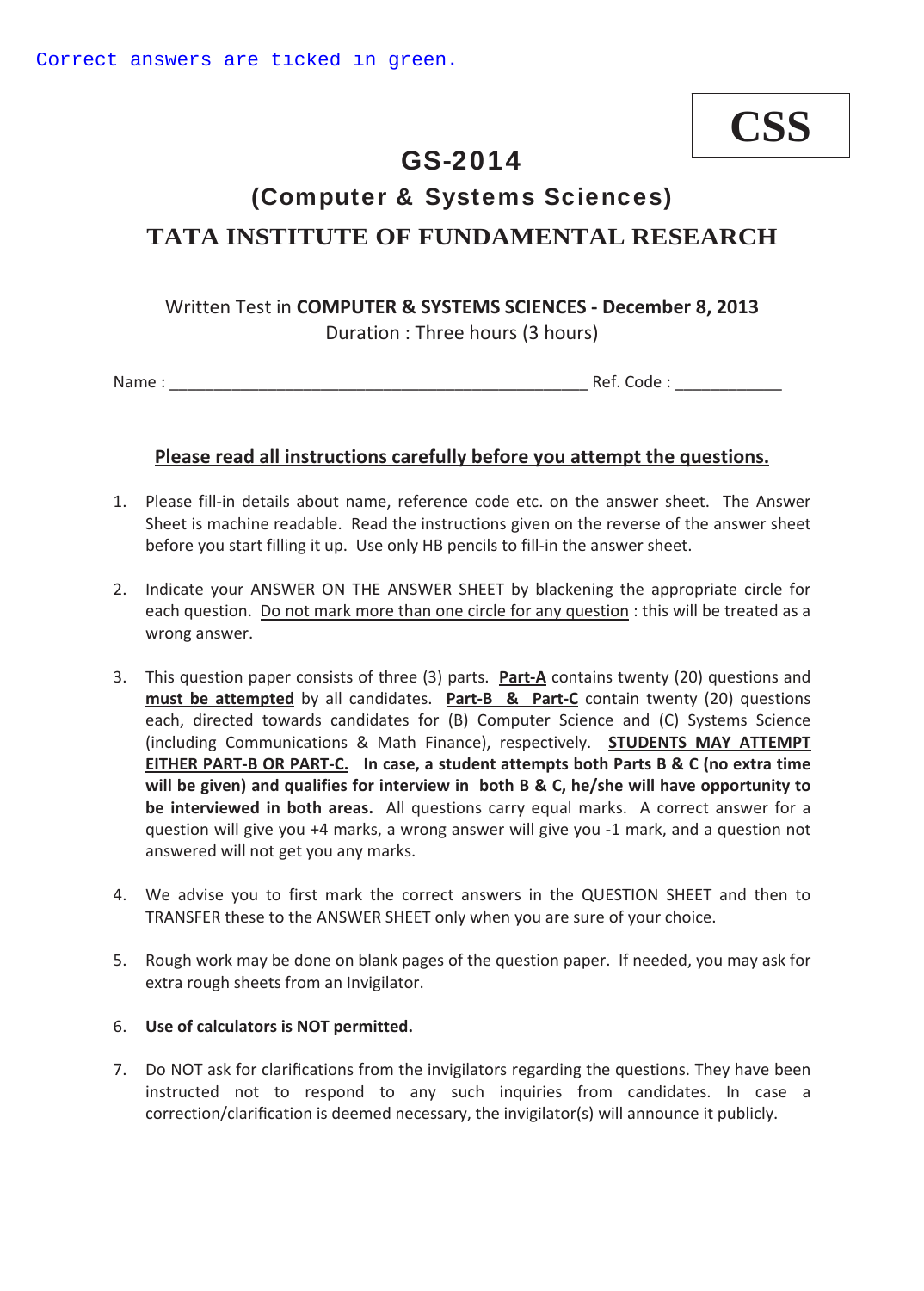#### Part A Common Questions

1. Consider the reactions

$$
X + 2Y \rightarrow 3Z
$$
  

$$
2X + Z \rightarrow Y.
$$

Let  $n_X$ ,  $n_Y$ ,  $n_Z$  denote the numbers of molecules of chemicals X, Y, Z in the reaction chamber. Then which of the following is conserved by both reactions?

- (a)  $n_X + n_Y + n_Z$ .
- (b)  $n_X + 7n_Y + 5n_Z$ .
- (c)  $2n_X + 9n_Y 3n_Z$ .
- (d)  $3n_X 3n_Y + 13n_Z$ .
- (e) None of the above.

2. A body at a temperature of 30 Celsius is immersed into a heat bath at 0 Celsius at time  $t = 0$ . The body starts cooling at a rate proportional to the temperature difference. Assuming that the heat bath does not change in temperature throughout the process, calculate the ratio of the time taken for the body to reach 1 Celsius divided by the time taken for the body to reach 5 Celsius.

- (a) log 5.
- (b)  $\frac{\log 29}{\log 25}$ .
- (c)  $e^5$ .
- (d)  $1 + \log_6 5$ .
- (e) None of the above.

3. The Fibonacci sequence is defined as follows:  $F_0 = 0$ ,  $F_1 = 1$ , and for all integers  $n \ge 2$ ,  $F_n = F_{n-1} + F_{n-2}$ . Then which of the following statements is FALSE?

- (a)  $F_{n+2} = 1 + \sum_{i=0}^{n} F_i$  for any integer  $n \ge 0$ .
- (b)  $F_{n+2} \ge \phi^n$  for any integer  $n \ge 0$ , where  $\phi = (\sqrt{5} + 1)/2$  is the positive root of  $x^2 x 1 = 0$ .
- (c)  $F_{3n}$  is even, for every integer  $n \geq 0$ .
- (d)  $F_{4n}$  is a multiple of 3, for every integer  $n \geq 0$ .
- (e)  $F_{5n}$  is a multiple of 4, for every integer  $n \geq 0$ .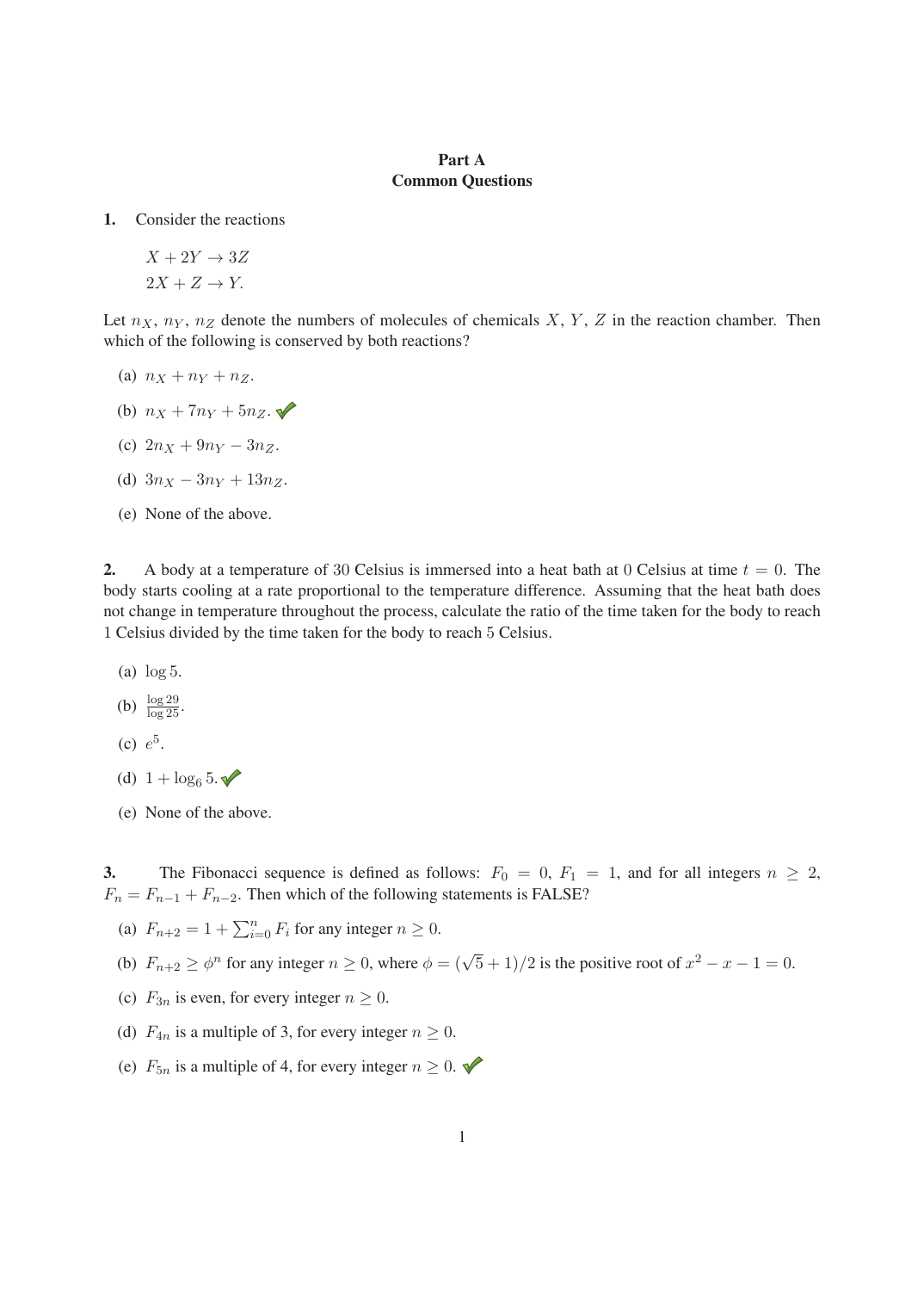- 4. Consider numbers greater than one that satisfy the following properties:
	- (a) they have no repeated prime factors;

(b) for all primes  $p \ge 2$ , p divides the number if and only if  $p - 1$  divides the number. The number of such numbers is

- (a) 0.
- (b) 5.
- (c) 100.
- (d) Infinite.
- (e) None of the above.  $\blacktriangledown$

5. The rules for the University of Bombay five-a-side cricket competition specify that the members of each team must have birthdays in the same month. What is the minimum number of mathematics students needed to be enrolled in the department to guarantee that they can raise a team of students?

- (a) 23
- (b) 91
- (c) 60
- (d) 49  $\sqrt{ }$
- (e) None of the above.

6. Karan tells truth with probability 1/3 and lies with probability 2/3. Independently, Arjun tells truth with probability 3/4 and lies with probability 1/4. Both watch a cricket match. Arjun tells you that India won, Karan tells you that India lost. What probability will you assign to India's win?

- (a) 1/2
- (b) 2/3
- (c) 3/4
- (d) 5/6
- (e)  $6/7 \sqrt{ }$

7. Consider a sequence of non-negative numbers  $\{x_n : n = 1, 2, ...\}$ . Which of the following statements cannot be true?

- (a)  $\sum_{n=1}^{\infty} x_n = \infty$  and  $\sum_{n=1}^{\infty} x_n^2 = \infty$ .
- (b)  $\sum_{n=1}^{\infty} x_n = \infty$  and  $\sum_{n=1}^{\infty} x_n^2 < \infty$ .
- (c)  $\sum_{n=1}^{\infty} x_n < \infty$  and  $\sum_{n=1}^{\infty} x_n^2 < \infty$ .
- (d)  $\sum_{n=1}^{\infty} x_n \le 5$  and  $\sum_{n=1}^{\infty} x_n^2 \ge 25$ .
- (e)  $\sum_{n=1}^{\infty} x_n < \infty$  and  $\sum_{n=1}^{\infty} x_n^2 = \infty$ .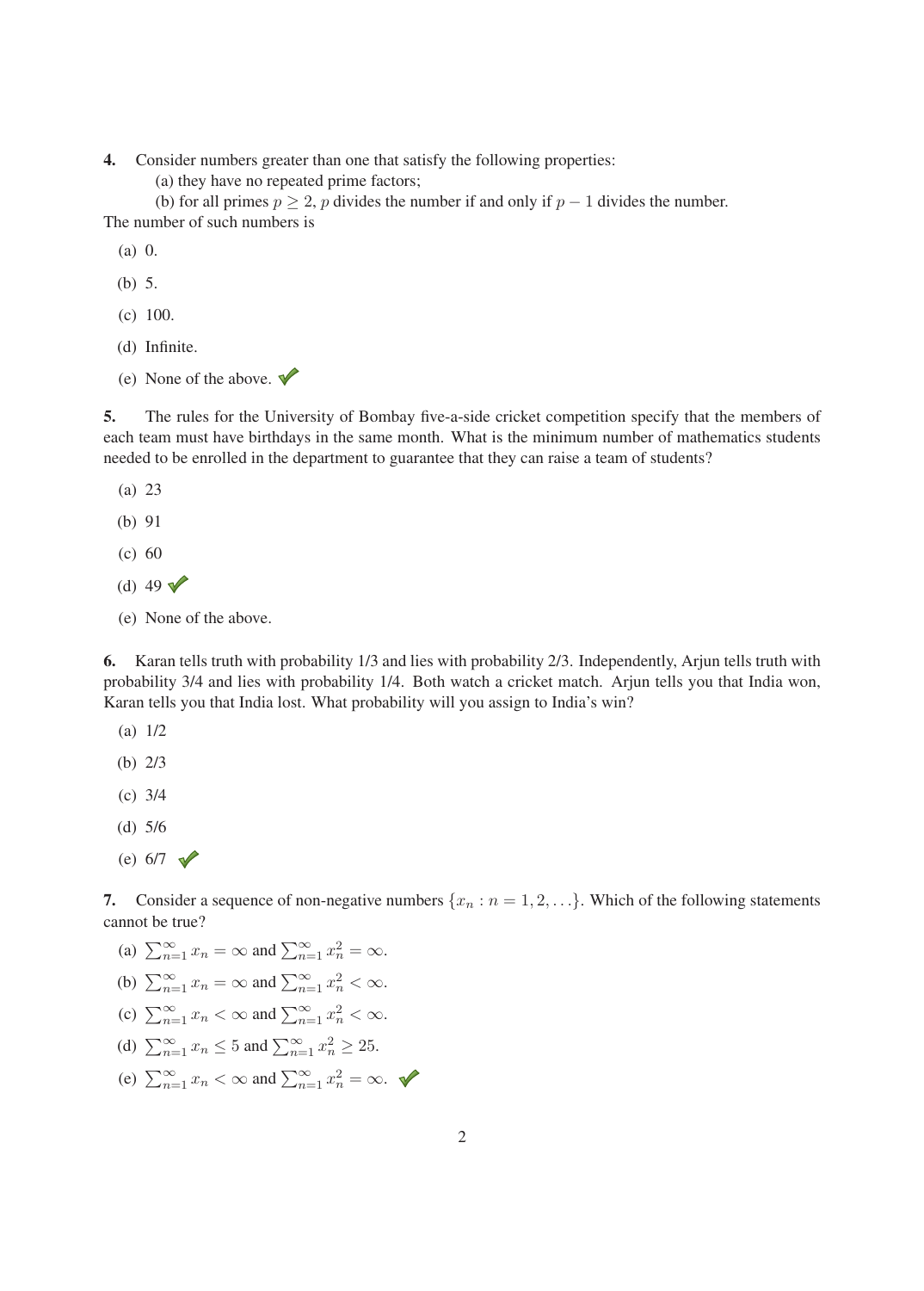8. All that glitters is gold. No gold is silver.

Claims:

- 1. No silver glitters.
- 2. Some gold glitters.

Then, which of the following is TRUE?

- (a) Only claim 1 follows.
- (b) Only claim 2 follows.
- (c) Either claim 1 or claim 2 follows but not both.
- (d) Neither claim 1 nor claim 2 follows.
- (e) Both claim 1 and claim 2 follow.  $\blacklozenge$

9. Solve min  $x^2 + y^2$ subject to

- $x + y \geq 10$ ,  $2x + 3y \ge 20$ ,  $x \geq 4$ ,  $y \geq 4$ . (a) 32 (b) 50  $\sqrt{ }$ (c) 52 (d) 100
- (e) None of the above

10. A person went out between 4pm and 5pm to chat with her friend and returned between 5pm and 6pm. On her return, she found that the hour-hand and the minute-hand of her (well-functioning) clock had just exchanged their positions with respect to their earlier positions at the time of her leaving. The person must have gone out to chat at

- (a) Twenty five minutes past 4pm.
- (b) Twenty six and 122/143 minutes past 4pm.  $\blacklozenge$
- (c) Twenty seven and 1/3 minutes past 4pm.
- (d) Twenty eight minutes past 4pm.
- (e) None of the above.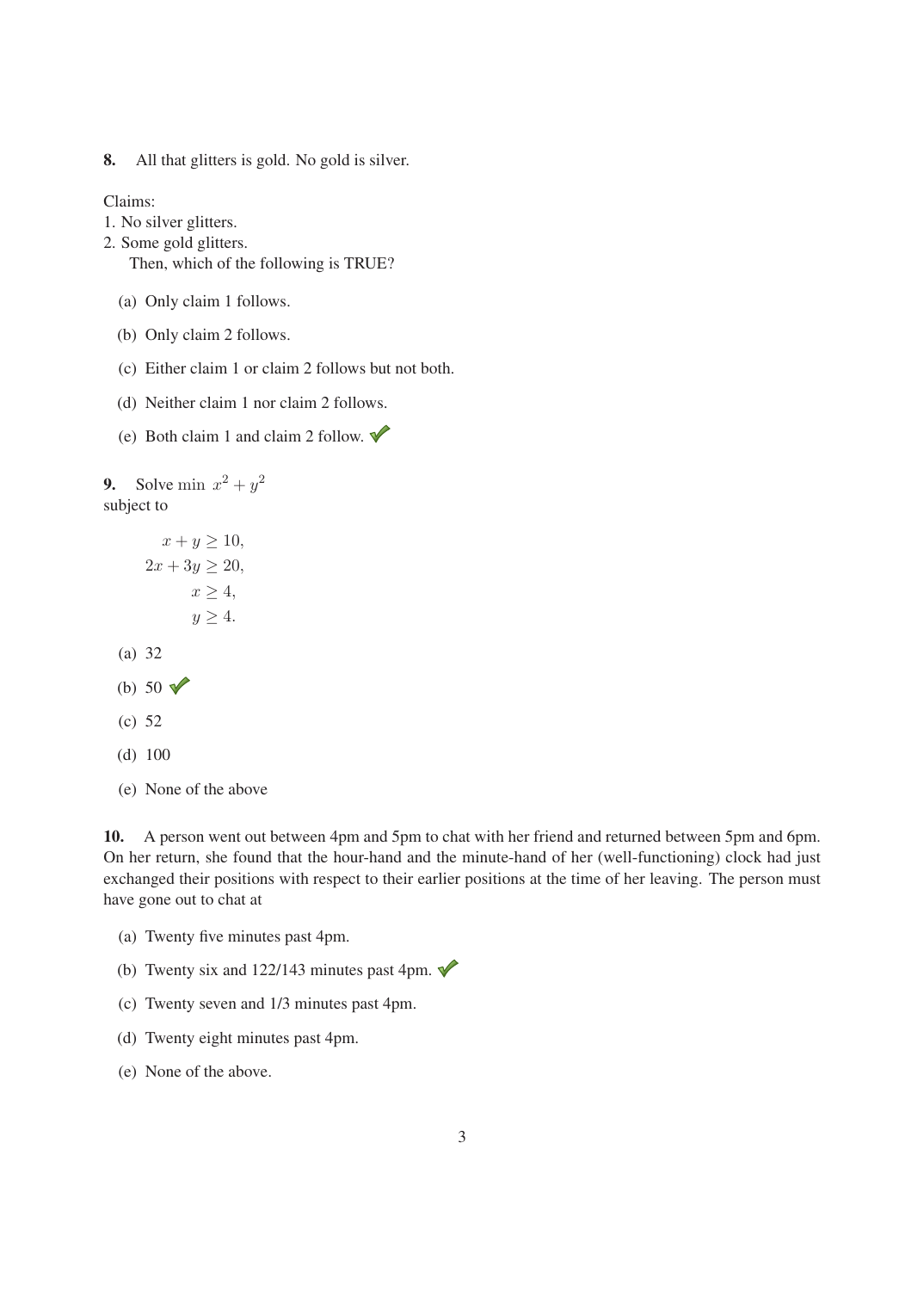11. A large community practices birth control in the following peculiar fashion. Each set of parents continues having children until a son is born; then they stop. What is the ratio of boys to girls in the community if, in the absence of birth control, 51% of the babies are born male?

- (a)  $51:49$   $\sqrt{ }$
- (b) 1:1
- (c) 49:51
- (d) 51:98
- (e) 98:51

12. Let  $f(x)=2^x$ . Consider the following inequality for real numbers a, b and  $0 < \lambda < 1$ :

$$
f(\lambda a + b) \leq \lambda f(a) + (1 - \lambda)f\left(\frac{b}{1 - \lambda}\right).
$$

Consider the following 3 conditions:

(1)  $\lambda = 0.5$ (2)  $0 < a \leq 2, b > 0$ (3)  $a/\lambda > 2$ ,  $0 < b \leq 1 - \lambda$ 

Which of the following statements is TRUE?

- (a) The above inequality holds under conditions (1) and (2) but not under condition (3).
- (b) The above inequality holds under conditions (2) and (3) but not under condition (1).
- (c) The above inequality holds under conditions (1) and (3) but not under condition (2).
- (d) The above inequality holds under all the three conditions.  $\blacklozenge$
- (e) The above inequality holds under none of the three conditions.

13. Let L be a line on the two dimensional plane. L's intercepts with the X and Y axes are respectively a and b. After rotating the co-ordinate system (and leaving L untouched), the new intercepts are  $a'$  and  $b'$ respectively. Which of the following is TRUE?

- (a)  $\frac{1}{a} + \frac{1}{b} = \frac{1}{a} + \frac{1}{b}$ .
- (b)  $\frac{1}{a^2} + \frac{1}{b^2} = \frac{1}{a'^2} + \frac{1}{b'^2}$ .
- (c)  $\frac{b}{a^2} + \frac{a}{b^2} = \frac{b'}{a'^2} + \frac{a}{b'^2}$ .
- (d)  $\frac{b}{a} + \frac{a}{b} = \frac{b'}{a'} + \frac{a'}{b'}$ .
- (e) None of the above.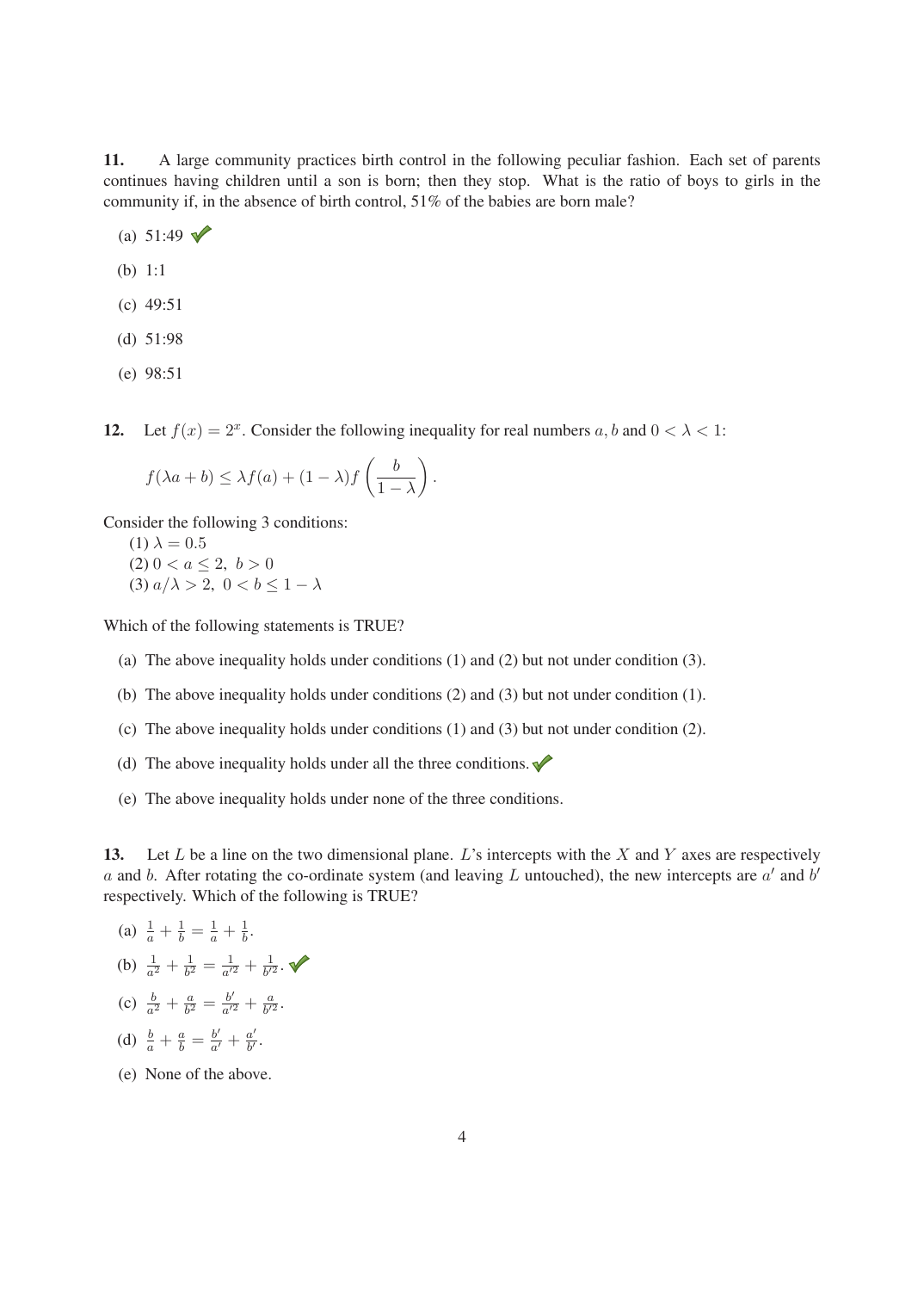14. Let  $m$  and  $n$  be any two positive integers. Then, which of the following is FALSE?

- (a)  $m + 1$  divides  $m^{2n} 1$ .
- (b) For any prime  $p, m^p \equiv m \pmod{p}$ .
- (c) If one of m, n is prime, then there are integers x, y such that  $mx + ny = 1$ .
- (d) If  $m < n$ , then m! divides  $n(n 1)(n 2) \cdots (n m + 1)$ .
- (e) If  $2^n 1$  is prime, then *n* is prime.
- 15. Consider the following statements: (1)  $b_1 = \sqrt{2}$ , series with each  $b_i = \sqrt{b_{i-1} + \sqrt{2}}$ ,  $i \ge 2$ , converges.
	- (2)  $\sum_{i=1}^{\infty}$  $\frac{\cos(i)}{i^2}$  converges.
	- (3)  $\sum_{i=0}^{\infty} b_i$  converges if  $\lim_{i\to\infty} \frac{|b_{i+1}|}{|b_i|} < 1$ .

Which of the following is TRUE?

- (a) Statements  $(1)$  and  $(2)$  but not  $(3)$ .
- (b) Statements  $(2)$  and  $(3)$  but not  $(1)$ .
- (c) Statements  $(1)$  and  $(3)$  but not  $(2)$ .
- (d) All the three statements.  $\blacklozenge$
- (e) None of the three statements.

**16.** Let  $x_0 = 1$  and

$$
x_{n+1} = \frac{3 + 2x_n}{3 + x_n}, \ \ n \ge 0.
$$

 $x_{\infty} = \lim_{n \to \infty} x_n$  is

- (a)  $(\sqrt{5}-1)/2$
- (b)  $(\sqrt{5} + 1)/2$
- (c)  $(\sqrt{13}-1)/2$
- (d)  $(-\sqrt{13}-1)/2$
- (e) None of the above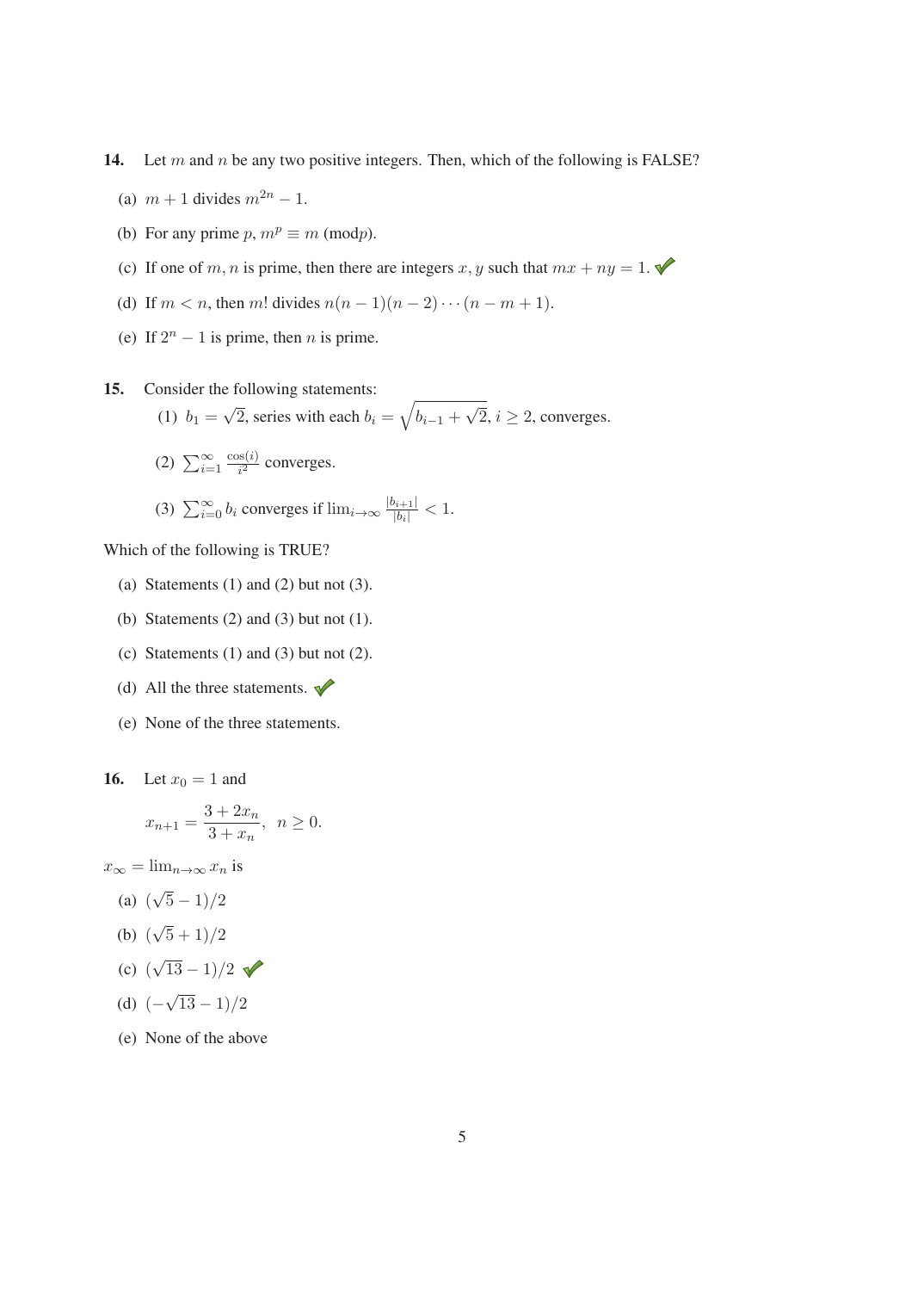17. A fair dice (with faces numbered  $1, \ldots, 6$ ) is independently rolled repeatedly. Let X denote the number of rolls till an even number is seen and let Y denote the number of rolls till 3 is seen. Evaluate  $E(Y|X = 2)$ .

- (a)  $6\frac{5}{6}$
- (b) 6
- (c)  $5\frac{1}{2}$
- (d)  $6\frac{1}{3}$
- (e)  $5\frac{2}{3}$

18. We are given a collection of real numbers where a real number  $a_i \neq 0$  occurs  $n_i$  times. Let the collection be enumerated as  $\{x_1, x_2, ..., x_n\}$  so that  $x_1 = x_2 = \cdots = x_{n_1} = a_1$  and so on, and  $n = \sum_i n_i$ is finite. What is

$$
\lim_{k \to \infty} \left( \sum_{i=1}^n \frac{1}{|x_i|^k} \right)^{-1/k}
$$
?

- (a)  $\max_i(n_i|a_i|)$
- (b)  $\min_i |a_i|$   $\checkmark$
- (c)  $\min_i(n_i|a_i|)$
- (d) max<sub>i</sub>  $|a_i|$
- (e) None of the above

19. Consider the following random function of  $x$ 

$$
F(x) = 1 + Ux + Vx^2 \mod 5,
$$

where U and V are independent random variables uniformly distributed over  $\{0, 1, 2, 3, 4\}$ . Which of the following is FALSE?

- (a)  $F(1)$  is uniformly distributed over  $\{0, 1, 2, 3, 4\}.$
- (b)  $F(1), F(2)$  are independent random variables and both are uniformly distributed over  $\{0, 1, 2, 3, 4\}.$
- (c)  $F(1), F(2), F(3)$  are independent and identically distributed random variables.
- (d) All of the above.
- (e) None of the above.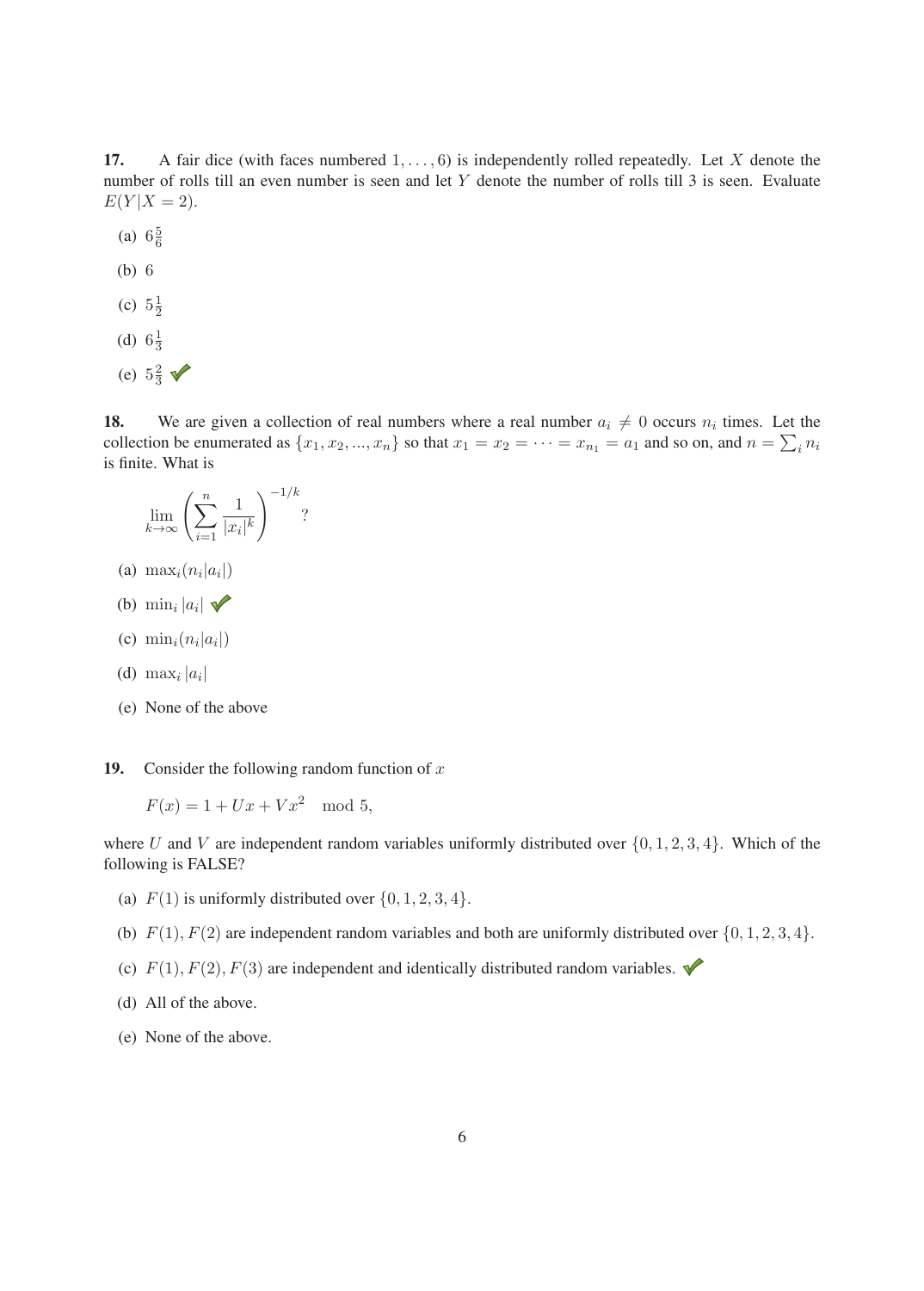**20.** Consider the equation  $x^2 + y^2 - 3z^2 - 3t^2 = 0$ . The total number of integral solutions of this equation in the range of the first 10000 numbers, i.e.,  $1 \le x, y, z, t \le 10000$ , is

- (a) 200
- (b) 55
- (c) 100
- (d) 1
- (e) None of the above  $\sqrt{\phantom{a}}$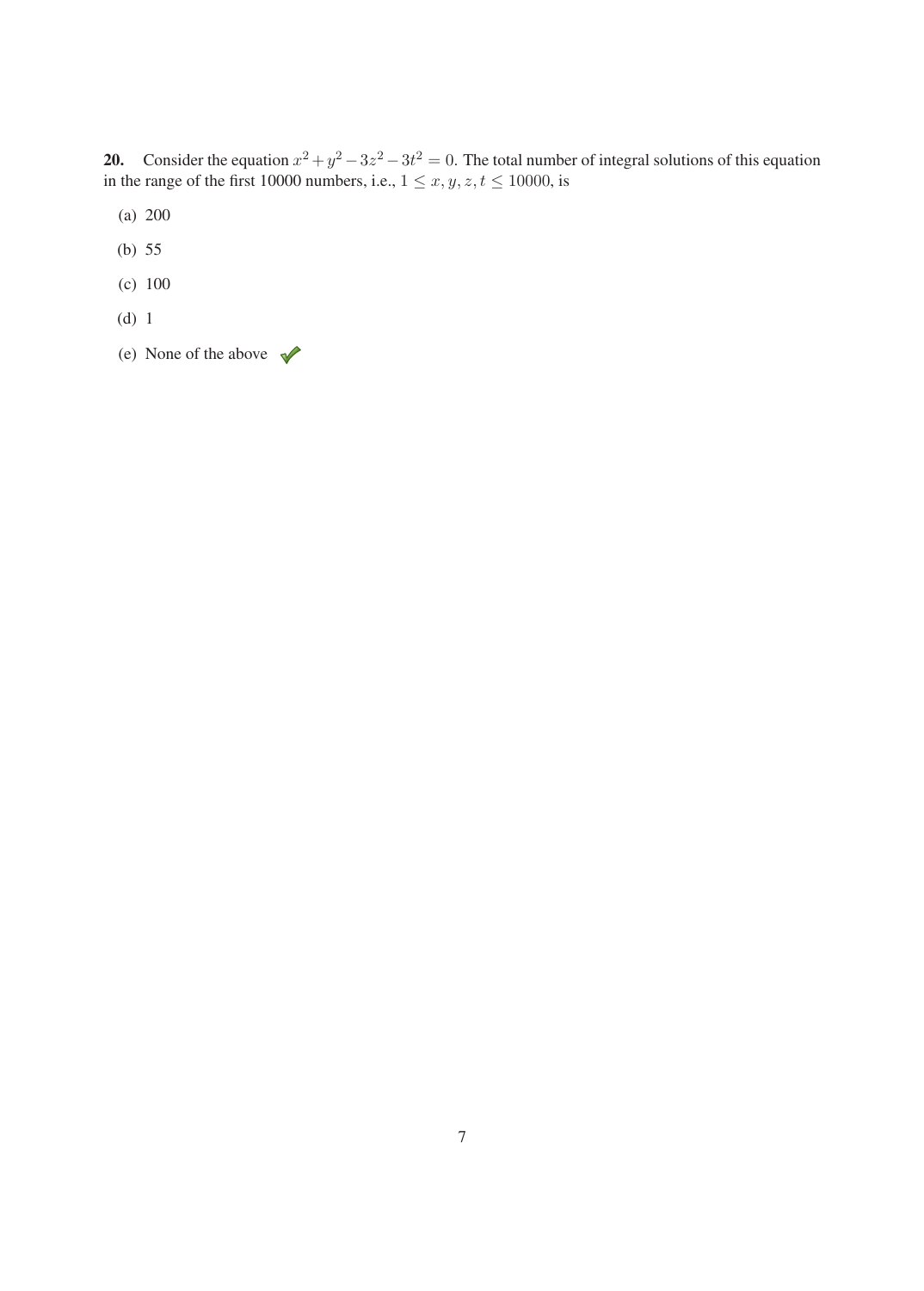#### Part B Computer Science Questions

1. Let T be a rooted binary tree whose vertices are labelled with symbols  $a, b, c, d, e, f, g, h, i, j, k$ . Suppose the in-order (visit left subtree, visit root, visit right subtree) and post-order (visit left subtree, visit right subtree, visit root) traversals of  $T$  produce the following sequences.

in-order:  $a, b, c, d, e, f, g, h, i, j, k$ 

post-order:  $a, c, b, e, f, h, j, k, i, g, d$ 

How many leaves does the tree have?

- (a) THREE.
- (b) FOUR.
- $(c)$  FIVE.
- (d) SIX.
- (e) Cannot be determined uniquely from the given information.

2. Consider the following code.

```
def brian(n):
count = 0while ( n := 0 )
    n = n \& (n-1)count = count + 1return count
```
Here  $n$  is meant to be an unsigned integer. The operator  $\&$  considers its arguments in binary and computes their bit wise AND. For example, 22 & 15 gives 6, because the binary (say 8-bit) representation of 22 is 00010110 and the binary representation of 15 is 00001111, and the bit-wise AND of these binary strings is 00000110, which is the binary representation of 6.

What does the function brian return?

- (a) The highest power of 2 dividing n, but zero if n is zero.
- (b) The number obtained by complementing the binary representation of n.
- (c) The number of ones in the binary representation of n.  $\blacklozenge$
- (d) The code might go into an infinite loop for some n.
- (e) The result depends on the number of bits used to store unsigned integers.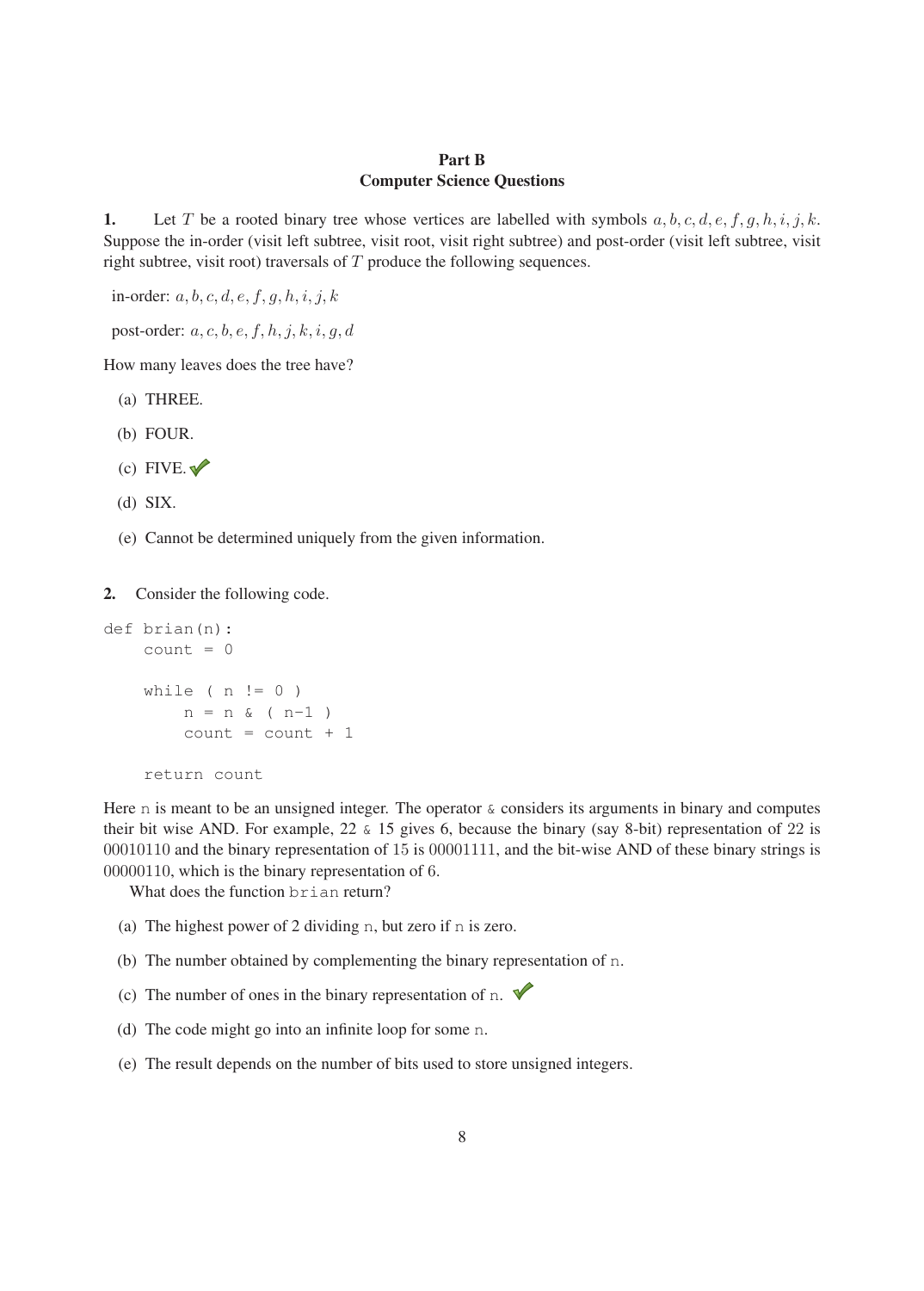3. Consider the following directed graph.



Suppose a depth-first traversal of this graph is performed, assuming that whenever there is a choice, the vertex earlier in the alphabetical order is to be chosen. Suppose the number of tree edges is  $T$ , the number of back edges is  $B$  and the number of cross edges is  $C$ . Then

- (a)  $B = 1, C = 1,$  and  $T = 4$ .
- (b)  $B = 0, C = 2, and T = 4.$
- (c)  $B = 2, C = 1,$  and  $T = 3$ .
- (d)  $B = 1, C = 2, and T = 3.$
- (e)  $B = 2, C = 2, and T = 1.$
- 4. Consider the following undirected graph with some edge costs missing.



Suppose the wavy edges form a *Minimum Cost Spanning Tree* for <sup>G</sup>. Then, which of the following inequalities NEED NOT hold?

- (a)  $\text{cost}(a, b) \geq 6$ .
- (b)  $cost(b, e) \geq 5$ .
- (c)  $cost(e, f) \geq 5$ .
- (d)  $cost(a, d) \geq 4$ .
- (e)  $cost(b, c) \geq 4$ .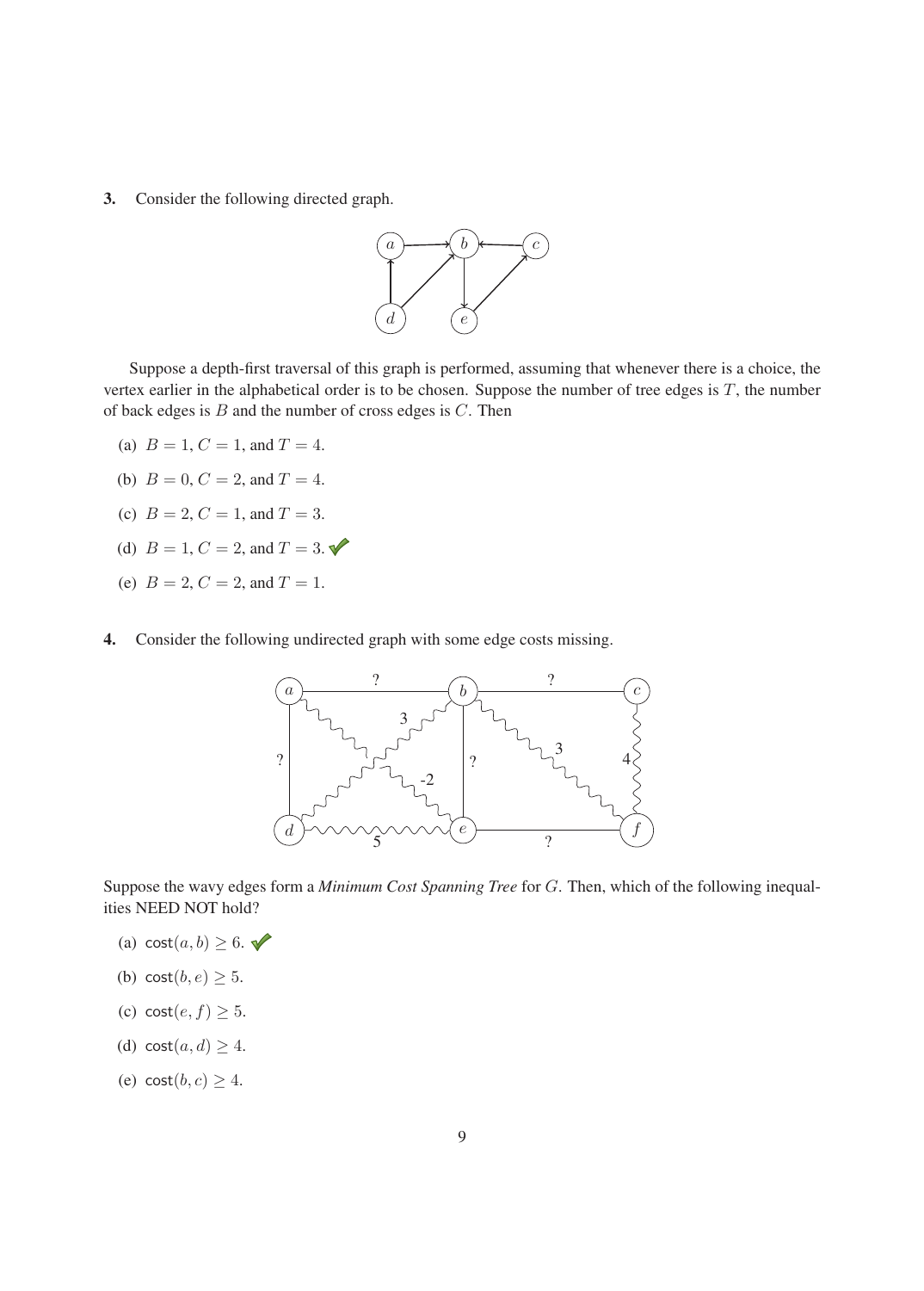5. Let  $G = (V, E)$  be an undirected connected simple (i.e., no parallel edges or self-loops) graph with the weight function  $w : E \to \mathbb{R}$  on its edge set. Let  $w(e_1) < w(e_2) < \cdots < w(e_m)$ , where  $E = \{e_1, e_2, \dots, e_m\}$ . Suppose T is a minimum spanning tree of G. Which of the following statements is FALSE?

- (a) The tree T has to contain the edge  $e_1$ .
- (b) The tree  $T$  has to contain the edge  $e_2$ .
- (c) The minimum weight edge incident on each vertex has to be present in T.
- (d)  $T$  is the unique minimum spanning tree in  $G$ .
- (e) If we replace each edge weight  $w_i = w(e_i)$  by its square  $w_i^2$ , then T must still be a minimum spanning tree of this new instance.  $\blacktriangledown$

6. Consider the problem of computing the minimum of a set of n distinct numbers. We choose a permutation uniformly at random (i.e., each of the *n*! permutations of  $\langle 1, \ldots, n \rangle$  is chosen with probability  $1/n!$ ) and we inspect the numbers in the order given by this permutation.

We maintain a variable MIN that holds the minimum value seen so far. MIN is initialized to  $\infty$  and if we see a value smaller than MIN during our inspection, then MIN is updated. For example, in the inspection given by the following sequence, MIN is updated four times.

5 9 4 2 680 317

What is the expected number of times MIN is updated?

- (a)  $O(1)$
- (b)  $H_n = \sum_{i=1}^n 1/i$
- (c)  $\sqrt{n}$
- (d)  $n/2$
- $(e)$   $n$

7. Which of the following statements is TRUE for all sufficiently large  $n$ ?

- (a)  $(\log n)^{\log \log n} < 2^{\sqrt{\log n}} < n^{1/4}$ . (b)  $2^{\sqrt{\log n}} < n^{1/4} < (\log n)^{\log \log n}$ . (c)  $n^{1/4} < (\log n)^{\log \log n} < 2^{\sqrt{\log n}}$ .
- (d)  $(\log n)^{\log \log n} < n^{1/4} < 2^{\sqrt{\log n}}$ .
- (e)  $2^{\sqrt{\log n}} < (\log n)^{\log \log n} < n^{1/4}$ .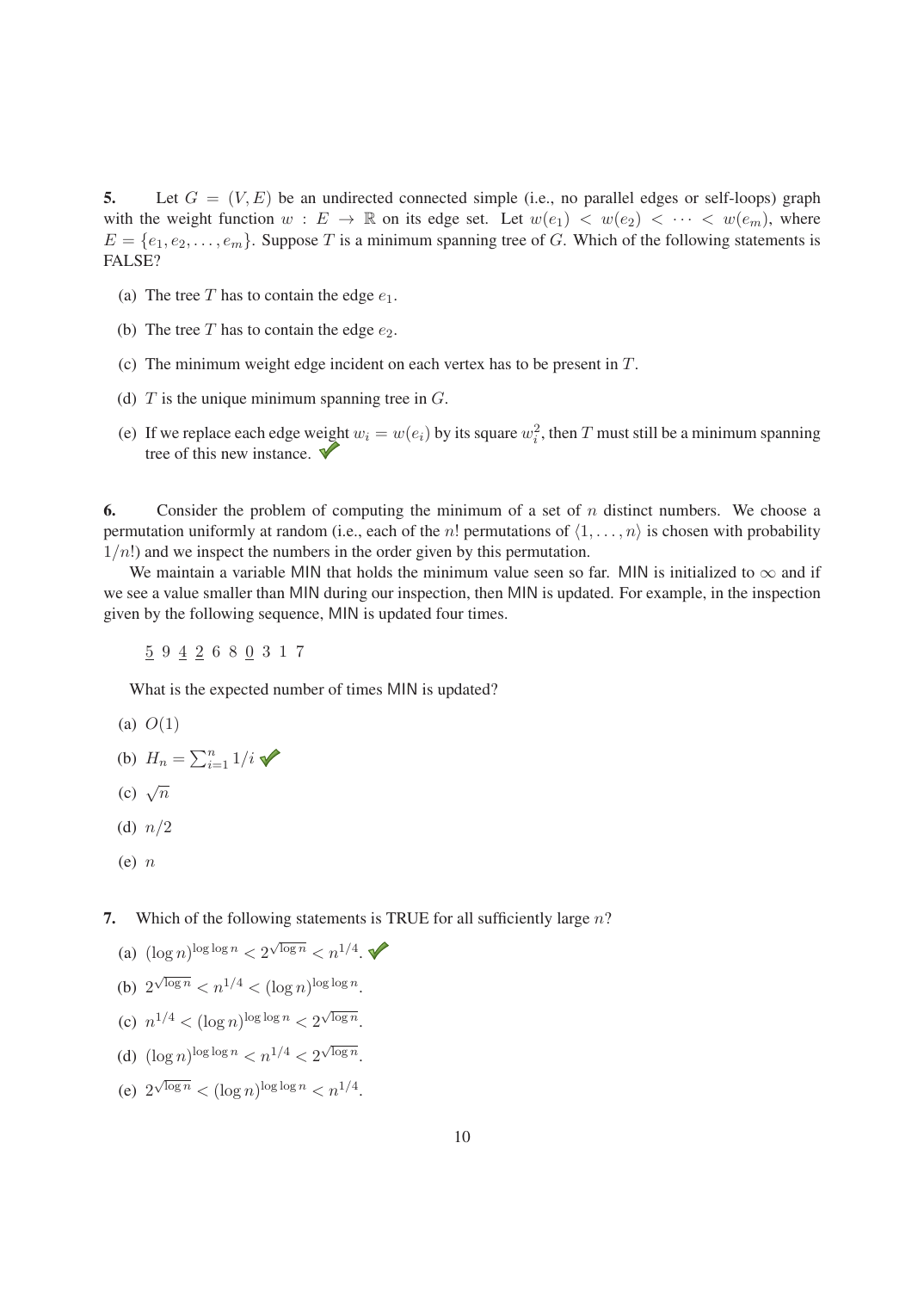- 8. Which of these functions grows fastest with  $n$ ?
	- (a)  $e^n/n$ .
	- (b)  $e^{n-0.9 \log n}$ .
	- (c)  $2^n$ .
	- (d)  $(\log n)^{n-1}$ .  $\blacktriangleright$
	- (e) None of the above.

9. Given a set of  $n$  distinct numbers, we would like to determine the smallest three numbers in this set using comparisons. Which of the following statements is TRUE?

- (a) These three elements can be determined using  $O(\log^2 n)$  comparisons.
- (b)  $O(\log^2 n)$  comparisons do not suffice, however these three elements can be determined using  $n+O(1)$ comparisons.
- (c)  $n + O(1)$  comparisons do not suffice, however these three elements can be determined using  $n +$  $O(\log n)$  comparisons.
- (d)  $n+O(\log n)$  comparisons do not suffice, however these three elements can be determined using  $O(n)$ comparisons.
- (e) None of the above.

10. Given a set of <sup>n</sup> distinct numbers, we would like to determine *both* the smallest and the largest number. Which of the following statements is TRUE?

- (a) These two elements can be determined using  $O(\log^{100} n)$  comparisons.
- (b)  $O(\log^{100} n)$  comparisons do not suffice, however these two elements can be determined using  $n +$  $O(\log n)$  comparisons.
- (c)  $n+O(\log n)$  comparisons do not suffice, however these two elements can be determined using  $3\lceil n/2 \rceil$ comparisons.
- (d)  $3\lceil n/2 \rceil$  comparisons do not suffice, however these two elements can be determined using  $2(n 1)$ comparisons.
- (e) None of the above.
- 11. Consider the following recurrence relation:

$$
T(n) = \begin{cases} T(\frac{n}{k}) + T(\frac{3n}{4}) + n & \text{if } n \ge 2\\ 1 & \text{if } n = 1. \end{cases}
$$

Which of the following statements is FALSE?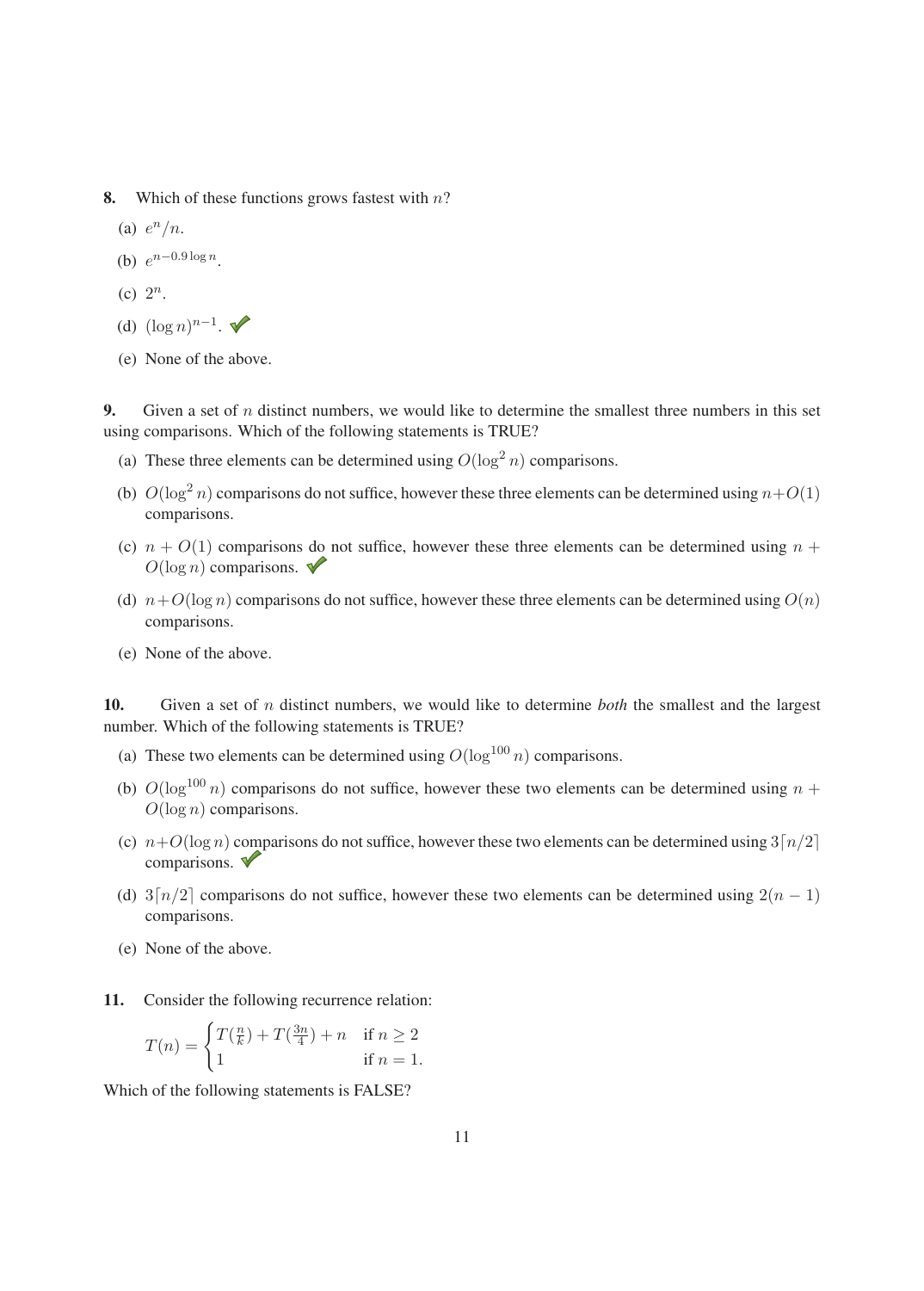- (a)  $T(n)$  is  $O(n^{3/2})$  when  $k = 3$ .
- (b)  $T(n)$  is  $O(n \log n)$  when  $k = 3$ .
- (c)  $T(n)$  is  $O(n \log n)$  when  $k = 4$ .
- (d)  $T(n)$  is  $O(n \log n)$  when  $k = 5$ .
- (e)  $T(n)$  is  $O(n)$  when  $k = 5$ .

12. Consider the following three statements:-

i) Intersection of infinitely many regular languages must be regular.

ii) Every subset of a regular language is regular.

- iii) If  $L$  is regular and  $M$  is not regular then  $L \cdot M$  is necessarily not regular. Which of the following gives the correct true/false evaluation of the above?
	- (a)  $true, false, true.$
	- (b)  $false, false, true.$
	- $(c) true, false, true.$
	- (d)  $false, false, false.$
	- (e) true, true, true.

13. Let L be a given context-free language over the alphabet  $\{a, b\}$ . Construct  $L_1, L_2$  as follows. Let  $L_1 = L - \{xyx \mid x, y \in \{a, b\}^*\}$ , and  $L_2 = L \cdot L$ . Then,

- (a) Both  $L_1$  and  $L_2$  are regular.
- (b) Both  $L_1$  and  $L_2$  are context free but not necessarily regular.
- (c)  $L_1$  is regular and  $L_2$  is context free.
- (d)  $L_1$  and  $L_2$  both may not be context free.
- (e)  $L_1$  is regular but  $L_2$  may not be context free.
- 14. Which the following is FALSE?
	- (a) Complement of a recursive language is recursive.
	- (b) A language recognized by a non-deterministic Turing machine can also be recognized by a deterministic Turing machine.
	- (c) Complement of a context free language can be recognized by a Turing machine.
	- (d) If a language and its complement are both recursively enumerable then it is recursive.
	- (e) Complement of a non-recursive language can never be recognized by any Turing machine.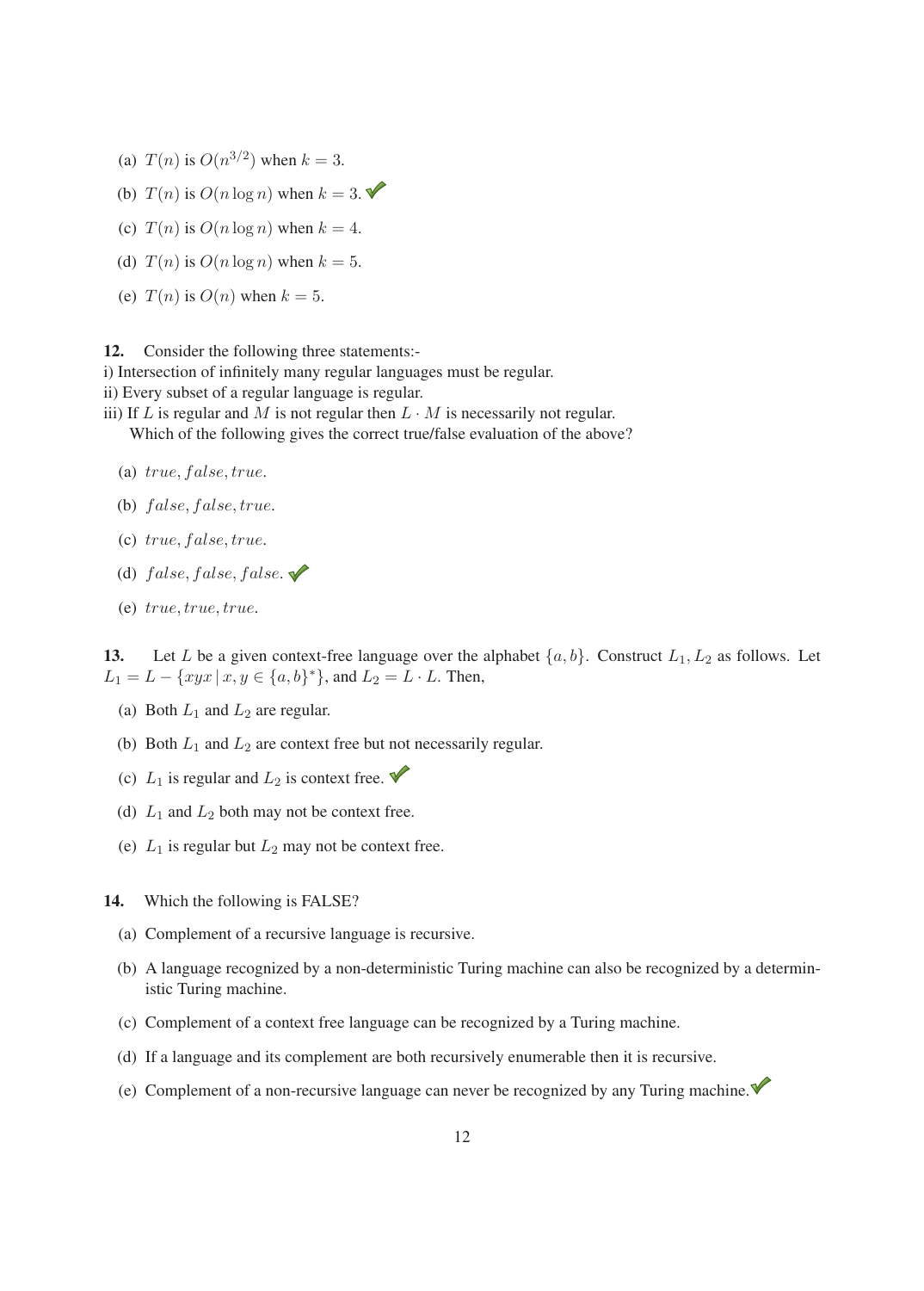15. Consider the set  $N^*$  of finite sequences of natural numbers with  $x \leq_p y$  denoting that sequence x is a prefix of sequence y. Then, which of the following is true?

- (a)  $N^*$  is uncountable.
- (b)  $\leq_p$  is a total order.
- (c) Every non-empty subset of  $N^*$  has a least upper bound.
- (d) Every non-empty subset of  $N^*$  has a greatest lower bound.
- (e) Every non-empty finite subset of  $N^*$  has a least upper bound.

**16.** Consider the ordering relation  $x | y \subseteq N \times N$  over natural numbers N such that  $x | y$  iff there exists  $z \in N$  such that  $x \cdot z = y$ . A set is called lattice if every finite subset has a least upper bound and greatest lower bound. It is called a complete lattice if every subset has a least upper bound and greatest lower bound. Then,

- (a) | is an equivalence relation.
- (b) Every subset of  $N$  has an upper bound under  $\vert$ .
- $(c)$  is a total order.
- (d)  $(N, |)$  is a complete lattice.
- (e)  $(N, |)$  is a lattice but not a complete lattice.

17. Let  $f : \{0,1\}^n \to \{0,1\}$  be a boolean function computed by a logical circuit comprising just binary AND and binary OR gates (assume that the circuit does not have any feedback). Let PARITY :  $\{0, 1\}^n \rightarrow$  $\{0, 1\}$  be the boolean function that outputs 1 iff the total number of input bits set to 1 is odd. Similarly, let MAJORITY be the boolean function that outputs 1 iff the number of input bits that are set to 1 is at least as large as the number of input bits that are set to 0. Then, which of the following is NOT possible?

- (a)  $f(0, 0, \ldots, 0) = f(1, 1, \ldots, 1) = 0.$
- (b)  $f(0, 0, \ldots, 0) = f(1, 1, \ldots, 1) = 1$
- (c)  $f$  is the MAJORITY function.
- (d)  $f$  is the PARITY function.
- (e)  $f$  outputs 1 at exactly one assignment of the input bits.

18. Let k be an integer at least 4 and let  $[k] = \{1, 2, \ldots, k\}$ . Let  $f : [k]^4 \rightarrow \{0, 1\}$  be defined as follows:  $f(y_1, y_2, y_3, y_4) = 1$  if an only if the y<sub>i</sub>'s are all distinct. For each choice  $z = (z_1, z_2, z_3) \in [k]^3$ , let  $g_z : [k] \to \{0, 1\}$  be defined by  $g_z(Y) = f(Y, z_1, z_2, z_3)$ . Let N be the number of distinct functions  $g_z$ that are obtained as z varies in  $\{1, 2, ..., k\}^3$ , that is,  $N = |\{g_z : z \in \{1, 2, ..., k\}^3|\}$ . What is N?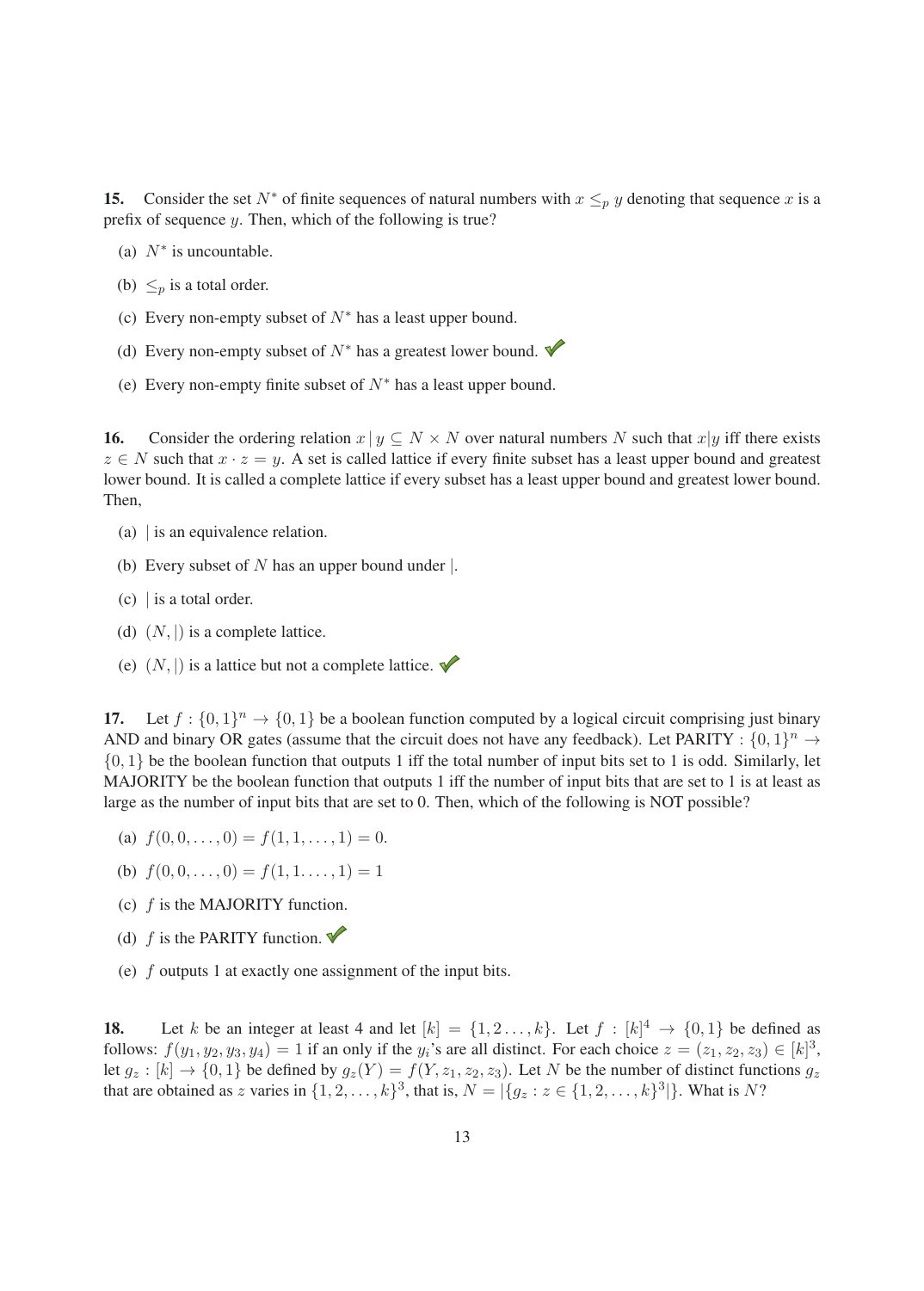- (a)  $k^3 + 1$ .
- (b)  $2^{\binom{k}{3}}$ .
- (c)  $\binom{k}{3}$ .
- (d)  $\binom{k}{3} + 1$ .
- (e)  $4\binom{k}{3}$ .
- 19. Consider the following tree with 13 nodes.



Suppose the nodes of the tree are randomly assigned distinct labels from  $\{1, 2, \ldots, 13\}$ , each permutation being equally likely. What is the probability that the labels form a *min-heap* (i.e., every node receives the minimum label in its subtree)?

- (a)  $\left(\frac{1}{6!}\right) \left(\frac{1}{3!}\right)^2$
- (b)  $\left(\frac{1}{3!}\right)^2 \left(\frac{1}{2!}\right)^3$

(d) 
$$
\left(\frac{1}{13}\right)\left(\frac{1}{6}\right)\left(\frac{1}{3}\right)^3
$$

(c)  $\frac{2}{13}$ 

13

(e)  $\frac{1}{2^{13}}$ 

20. Consider the following game. There is a list of distinct numbers. At any round, a player arbitrarily chooses two numbers  $a, b$  from the list and generates a new number c by subtracting the smaller number from the larger one. The numbers  $a$  and  $b$  are put back in the list. If the number  $c$  is non-zero and is not yet in the list,  $c$  is added to the list. The player is allowed to play as many rounds as the player wants. The score of a player at the end is the size of the final list.

Suppose at the beginning of the game the list contains the following numbers: 48, 99, 120, 165 and 273. What is the score of the best player for this game?

- (a) 40
- (b) 16
- (c) 33
- (d) 91  $\sqrt{ }$
- (e) 123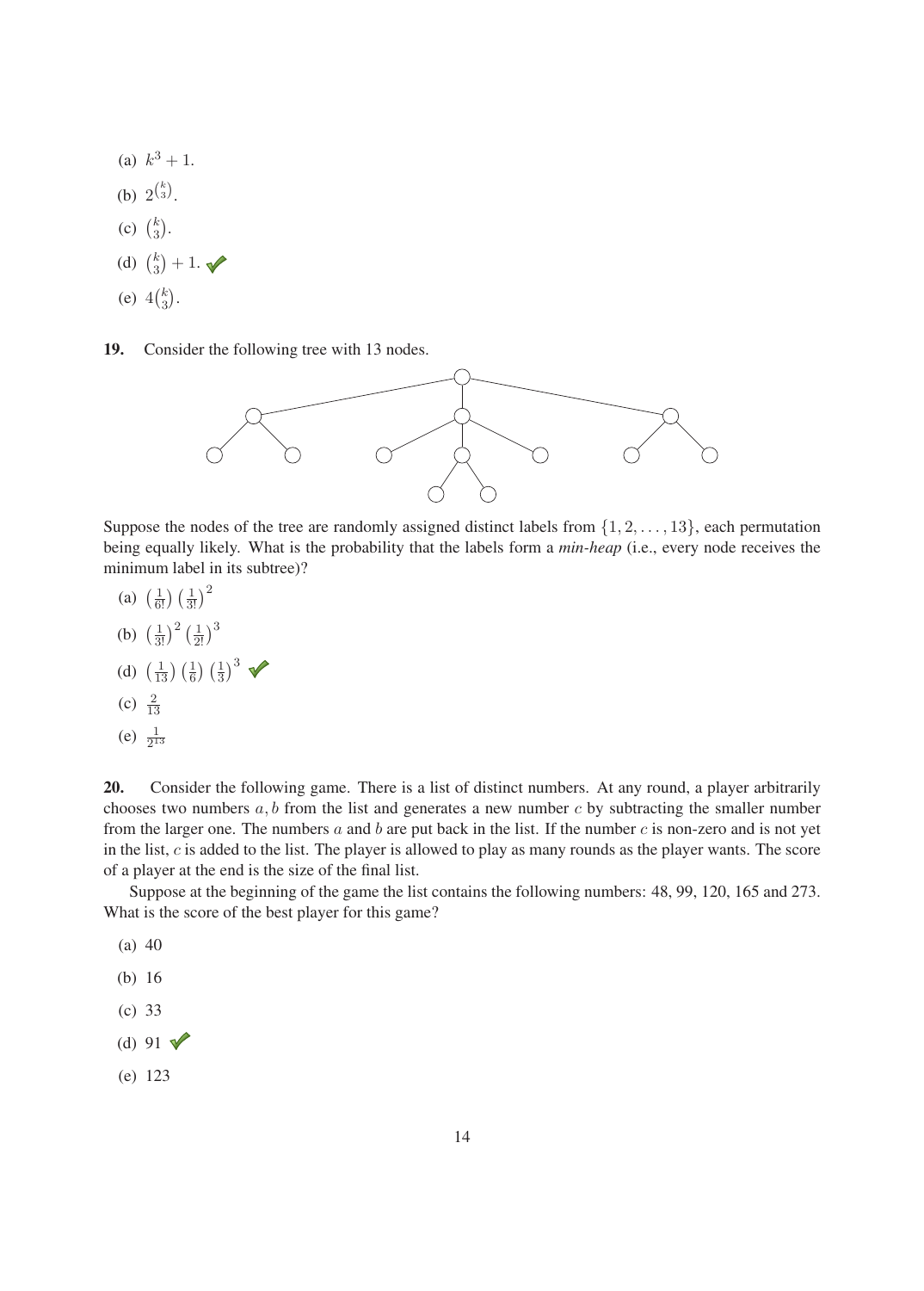#### Part C Systems Science Questions

1. Consider two independent and identically distributed random variables  $X$  and  $Y$  uniformly distributed in [0, 1]. For  $\alpha \in [0, 1]$ , the probability that  $\alpha \max(X, Y) < \min(X, Y)$  is

- (a)  $1/(2\alpha)$ .
- (b)  $\exp(1-\alpha)$
- (c)  $1 \alpha$
- (d)  $(1 \alpha)^2$
- (e)  $1 \alpha^2$
- 2. Evaluate the limit
	- $\lim_{n\to\infty}(2n^4)^{\frac{1}{3n}}.$
	- (a) e
	- (b)  $1 \sqrt{ }$
	- (c)  $2^{\frac{1}{3}}$
	- (d) 0
	- (e) None of the above
- 3. For a non-negative continuous random variable  $X$ , which of the following is TRUE?
	- (a)  $E\{X\} = \int_0^\infty P(X > x) dx$ .
	- (b)  $E\{X\} = \int_0^\infty P(X \le x) dx$ .
	- (c)  $P(X < x) \leq \frac{E\{X\}}{x}$ .
	- (d) (a) and (c).
	- (e) None of the above.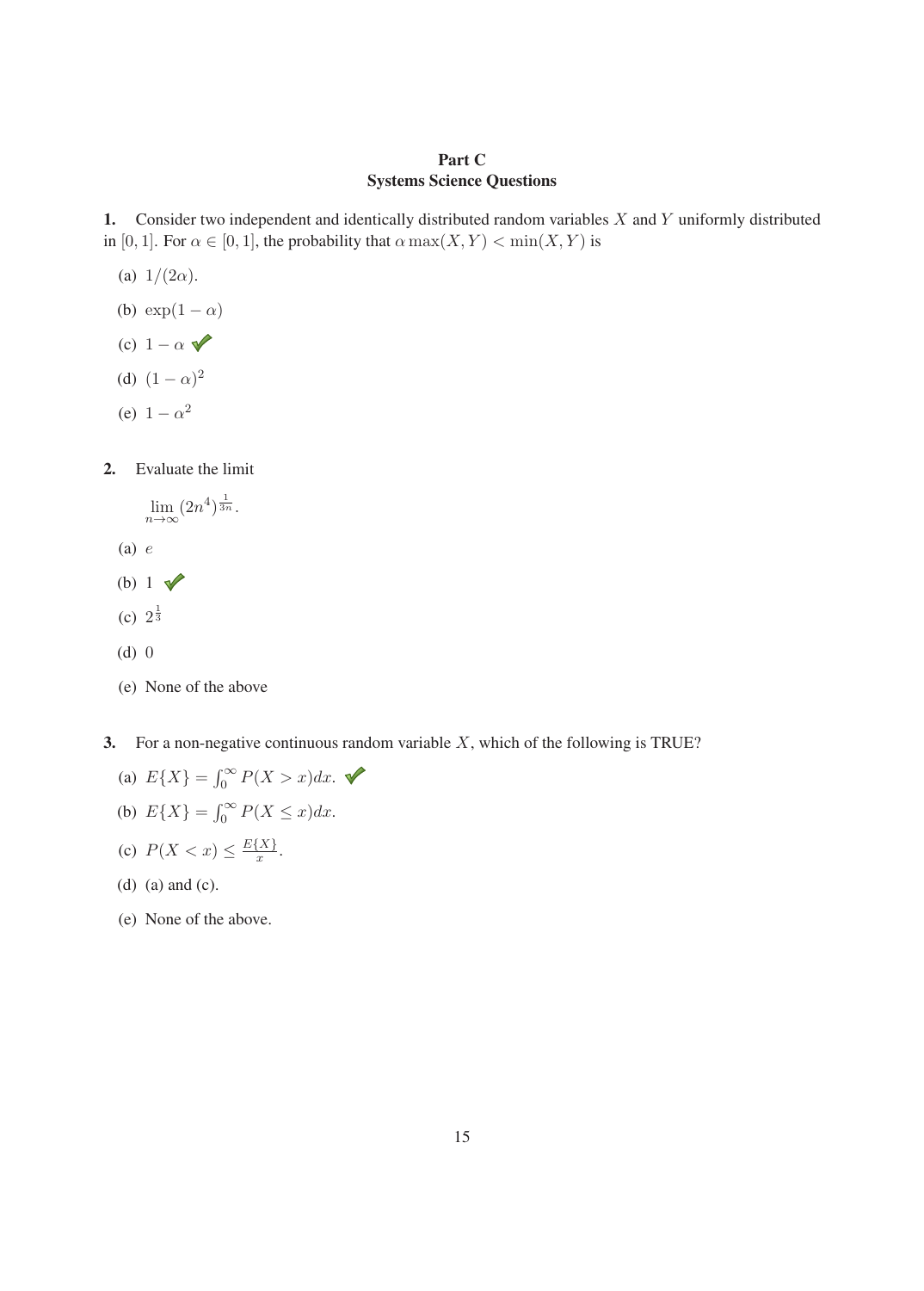4. A system accepts a sequence of real numbers  $x[n]$  as input and outputs

$$
y[n] = \left\{ \begin{array}{ll} 0.5x[n]-0.25x[n-1], & n \text{ even} \\ 0.75x[n], & n \text{ odd} \end{array} \right.
$$

The system is

- (a) non-linear.
- (b) non-causal.
- (c) time-invariant.
- (d) All of the above.
- (e) None of the above.  $\blacktriangledown$
- 5. The matrix

$$
A = \begin{pmatrix} 1 & a_1 & a_1^2 \\ 1 & a_2 & a_2^2 \\ 1 & a_3 & a_3^2 \end{pmatrix}
$$

is invertible when

- (a)  $a_1 > a_2 > a_3$
- (b)  $a_1 < a_2 < a_3$
- (c)  $a_1 = 3, a_2 = 2, a_3 = 4$
- (d) All of the above  $\sqrt{\phantom{a}}$
- (e) None of the above
- 6. Let  $g : [0, \pi] \to \mathbb{R}$  be continuous and satisfy

$$
\int_0^\pi g(x)\sin(nx)\,dx = 0
$$

for all integers  $n \geq 2$ . Then which of the following can you say about g?

- (a) g must be identically zero.
- (b)  $g(\pi/2) = 1$ .
- (c) g need not be identically zero.  $\blacklozenge$

(d) 
$$
g(\pi) = 0
$$
.

(e) None of the above.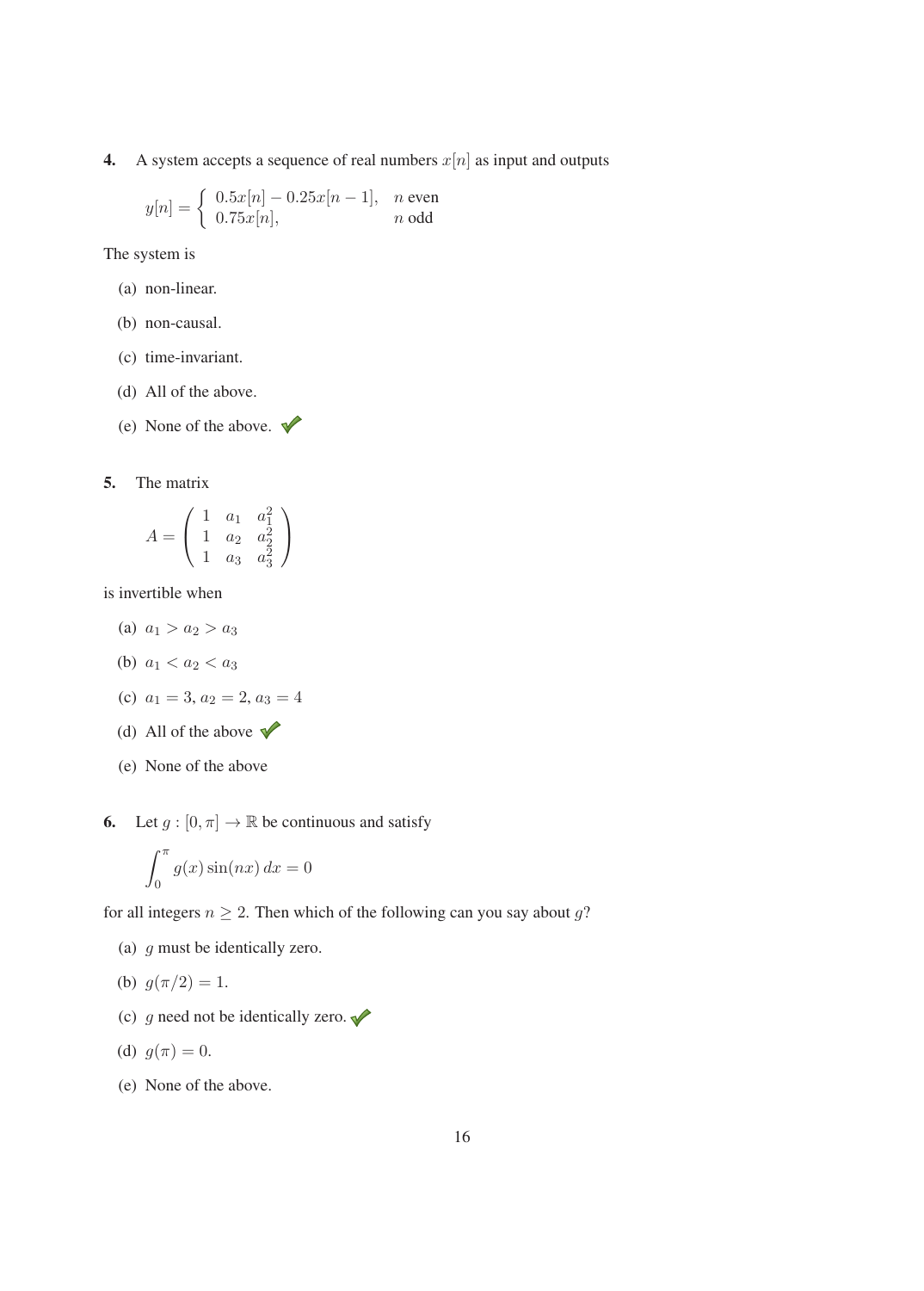7. Let A be an  $n \times n$  real matrix. It is known that there are two distinct n-dimensional real column vectors  $v_1, v_2$  such that  $Av_1 = Av_2$ . Which of the following can we conclude about A?

- (a) All eigenvalues of  $A$  are non-negative.
- (b) A is not full rank.  $\blacktriangleright$
- (c) A is not the zero matrix.
- (d) det( $A$ )  $\neq$  0.
- (e) None of the above.

**8.** Consider a square pulse  $g(t)$  of height 1 and width 1 centred at 1/2. Define  $f_n(t) = \frac{1}{n} (g(t) *^n g(t)),$ where  $*^n$  stands for *n*-fold convolution. Let  $f(t) = \lim_{n\to\infty} f_n(t)$ . Then, which of the following is TRUE?

- (a) The area under the curve of  $f(t)$  is zero.
- (b) The area under the curve of  $f(t)$  is  $\infty$ .
- (c)  $f(t)$  has width  $\infty$  and height 1.
- (d)  $f(t)$  has width 0 and height  $\infty$ .
- (e) None of the above.

9. Consider the following input  $x(t)$  and output  $y(t)$  pairs for two different systems.

(i)  $x(t) = \sin(t), y(t) = \cos(t),$ 

(ii)  $x(t) = t + \sin(t), y(t) = 2t + \sin(t - 1).$ 

Which of these systems could possibly be linear and time invariant? Choose the most appropriate answer from below.

- (a) (i), but not (ii).  $\blacktriangleright$
- (b) (ii), but not (i).
- (c) both (i) and (ii).
- (d) neither (i) nor (ii).
- (e) neither, but a system with  $x(t) = \sin(2t)$ ,  $y(t) = \sin(t) \cos(t)$  could be.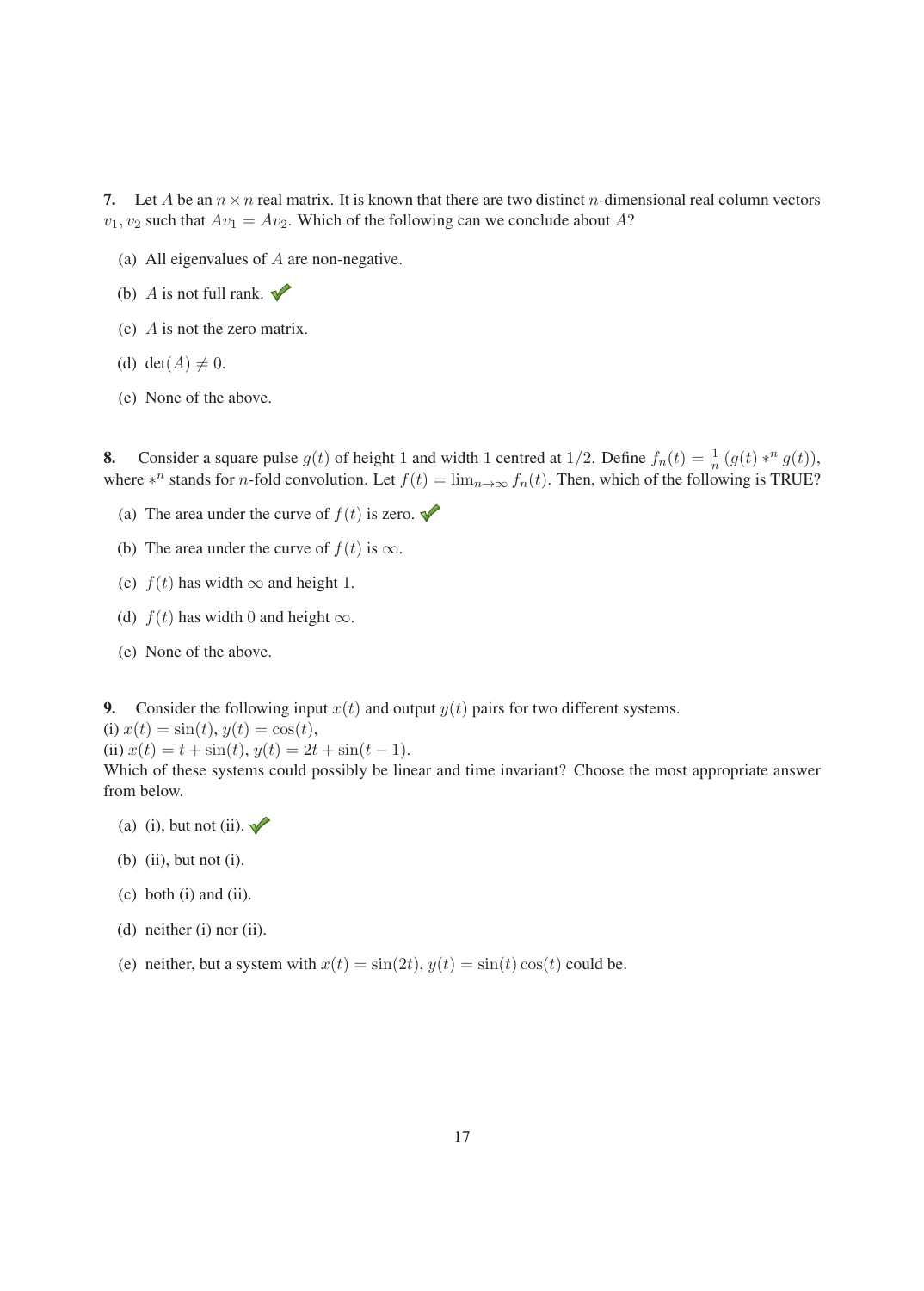10. Consider the two quadrature amplitude modulation (QAM) constellations below. Suppose that the channel has additive white Gaussian noise channel and no intersymbol interference. The constellation points are picked equally likely. Let  $P(QAM)$  denote the average transmit power and  $P_e(QAM)$  denote the average probability of error under optimal decoding.



Which of the following is TRUE?

- (a)  $P(QAM_1) > P(QAM_2), P_e(QAM_1) < P_e(QAM_2).$
- (b)  $P(QAM_1) < P(QAM_2)$ ,  $P_e(QAM_1) > P_e(QAM_2)$ .
- (c)  $P(OAM_1) > P(OAM_2)$ ,  $P_e(OAM_1) > P_e(OAM_2)$ .
- (d)  $P(QAM_1) < P(QAM_2), P_e(QAM_1) < P_e(QAM_2)$ .
- (e)  $P(QAM_1) = P(QAM_2), P_e(QAM_1) = P_e(QAM_2).$
- 11. It is known that the signal  $x(t)$ , where t denotes time, belongs to the following class:

 ${A \sin(2\pi f_0 t + \theta) : f_0 = 1Hz, 0 \leq A \leq 1, 0 < \theta \leq \pi}$ 

If you are allowed to take samples of  $x(t)$  at times of your choosing, at most how many samples are required to determine the signal?

- (a) 1 sample.
- (b) 2 samples.  $\sqrt{\ }$
- (c) 1 sample per second.
- (d) 2 samples per second.
- (e) None of the above.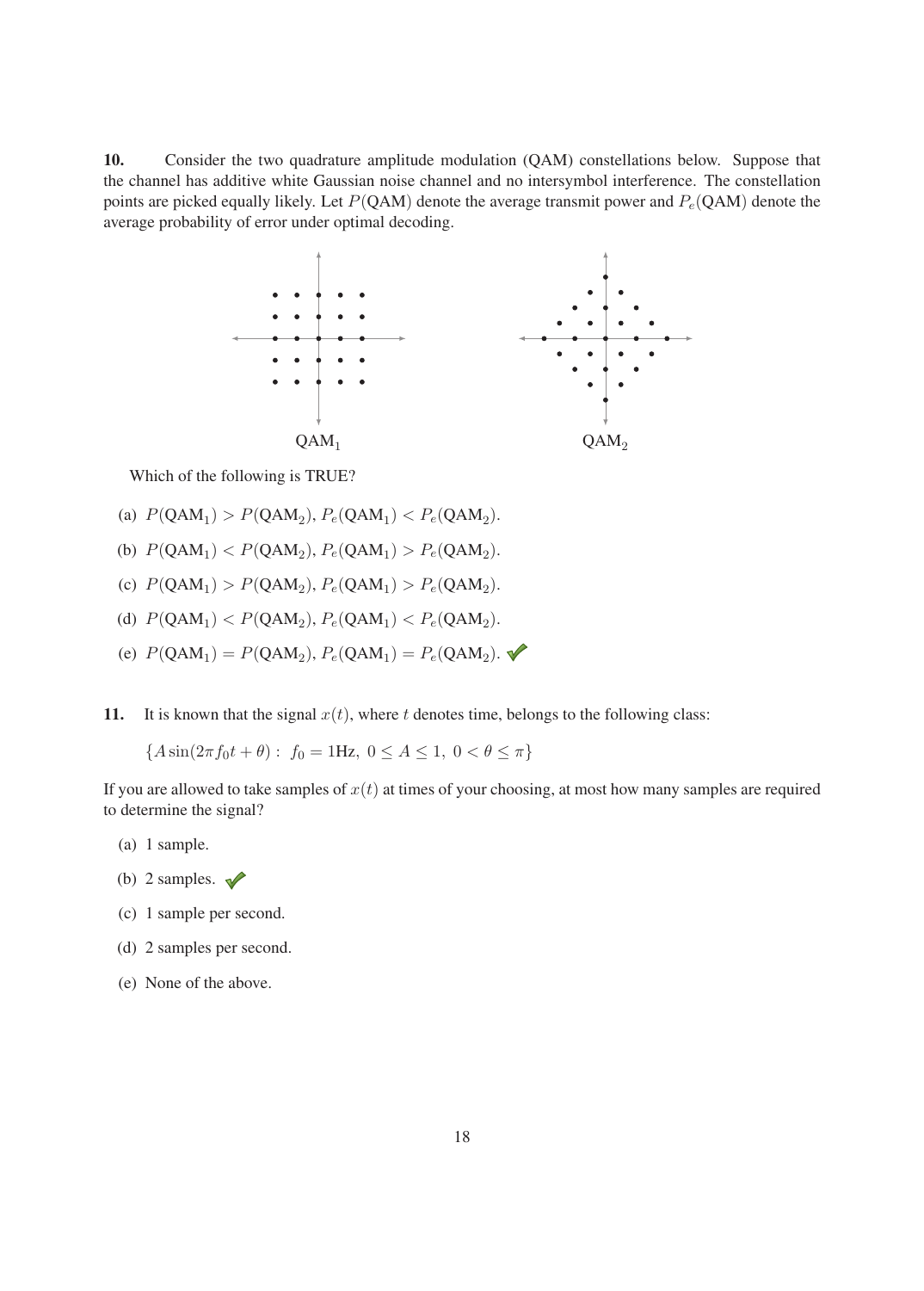12. Assume that Y, Z are independent, zero-mean, continuous random variables with variances  $\sigma_Y^2$  and σ<sup>2</sup><sub>Z</sub>, respectively. Let  $X = Y + Z$ . The optimal value of α which minimizes  $\mathbb{E}[(X - \alpha Y)^2]$  is

- (a)  $\frac{\sigma_Y^2}{\sigma_Y^2 + \sigma_Z^2}$
- (b)  $\frac{\sigma_Z^2}{\sigma_Y^2 + \sigma_Z^2}$
- (c)  $1 \sqrt{ }$
- (d)  $\frac{\sigma_Y^2}{\sigma_Z^2}$
- (e) None of the above.

13. Let function  $f : \mathbf{R} \to \mathbf{R}$  be convex, i.e., for  $x, y \in \mathbf{R}$ ,  $\alpha \in [0,1]$ ,  $f(\alpha x + (1 - \alpha)y) \le$  $\alpha f(x) + (1 - \alpha)f(y)$ . Then which of the following is TRUE?

- (a)  $f(x) \leq f(y)$  whenever  $x \leq y$ .
- (b) For a random variable  $X$ ,  $E(f(X)) \le f(E(X))$ .
- (c) The second derivative of  $f$  can be negative.
- (d) If two functions f and g are both convex, then  $\min\{f,g\}$  is also convex.
- (e) For a random variable X,  $E(f(X)) \ge f(E(X))$ .
- 14. Suppose that a random variable  $X$  has a probability density function
	- $f(x) = c(x-4)$  for  $4 \le x \le 6$  $= 0$  for all other x

for some constant c. What is the expected value of X given that  $X \geq 5$ ?

- (a)  $5\frac{5}{9}$   $\sqrt{ }$
- (b)  $5\frac{1}{2}$
- (c)  $5\frac{3}{4}$
- (d)  $5\frac{1}{4}$
- (e)  $5\frac{5}{8}$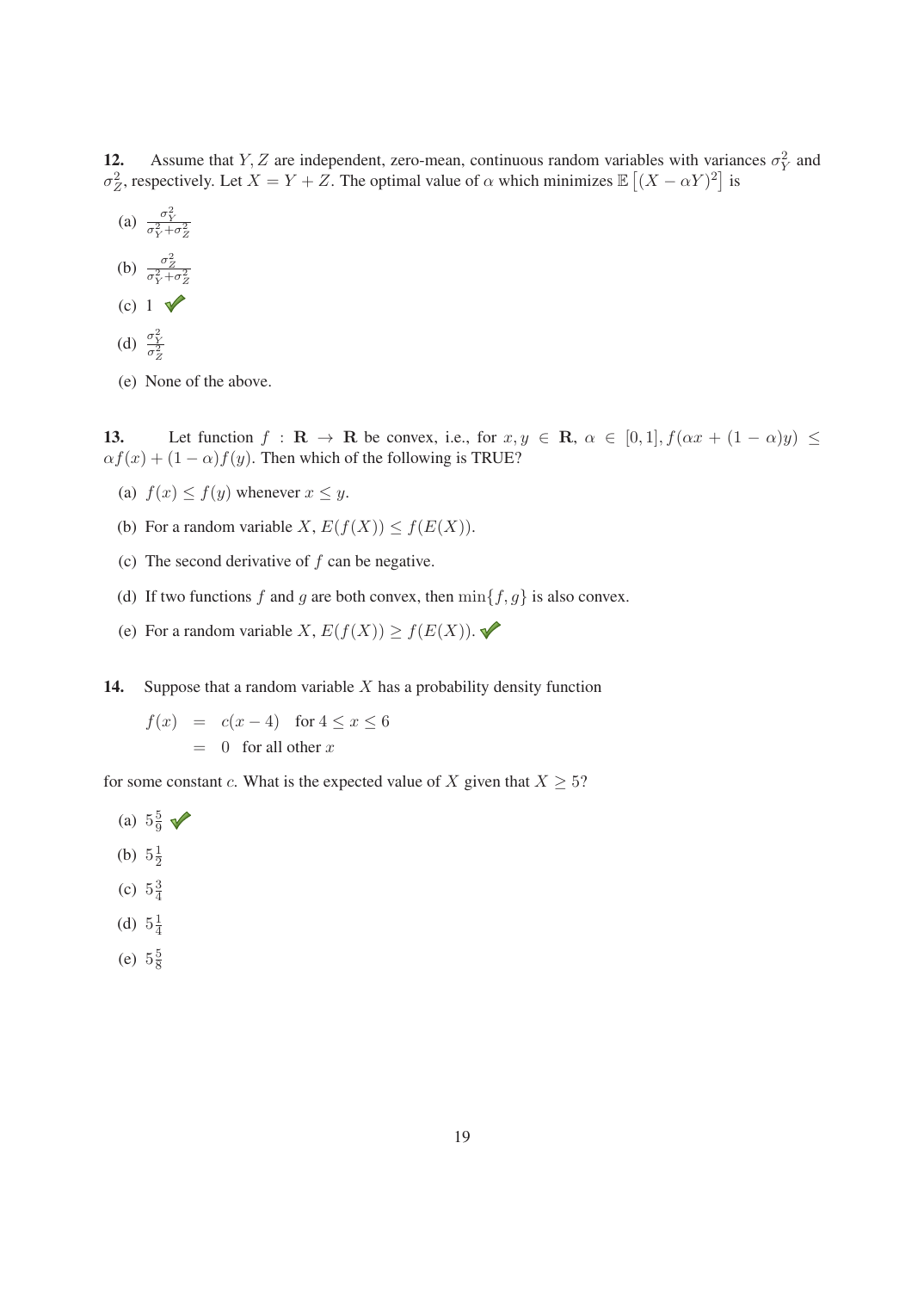15. You are allotted a rectangular room of a fixed height. You have decided to paint the three walls and put wallpaper on the fourth one. Walls can be painted at a cost of Rs. 10 per meter and the wall paper can be put at the rate of Rs 20 per meter for that specified height. What is the minimum cost at which you can achieve this covering for a 200 square meter room?

- (a)  $400 \times \sqrt{3}$
- (b) 400
- (c)  $400 \times \sqrt{2}$
- (d)  $200 \times \sqrt{3}$
- (e) 500

**16.** A fair dice (with faces numbered  $1, \ldots, 6$ ) is independently rolled twice. Let X denote the maximum of the two outcomes. The expected value of  $X$  is

(a)  $4\frac{1}{2}$ (b)  $3\frac{1}{2}$ (c) 5 (d)  $4\frac{17}{36}$   $\sqrt{\phantom{0}}$ (e)  $4\frac{3}{4}$ 

17. Let X be a Gaussian random variable with mean  $\mu_1$  and variance  $\sigma_1^2$ . Now, suppose that  $\mu_1$  itself is a random variable, which is also Gaussian distributed with mean  $\mu_2$  and variance  $\sigma_2^2$ . Then the dis random variable, which is also Gaussian distributed with mean  $\mu_2$  and variance  $\sigma_2^2$ . Then the distribution of  $Y$  is  $X$  is

- (a) Gaussian random variable with mean  $\mu_2$  and variance  $\sigma_1^2 + \sigma_2^2$ .
- (b) Uniform with mean  $\mu(\sigma_1^2 + \sigma_2^2)$ .
- (c) Gaussian random variable with mean  $\mu_2$  and variance  $\sigma_1^2 + \sigma_2^2$ .
- (d) Has no known form.
- (e) None of the above.